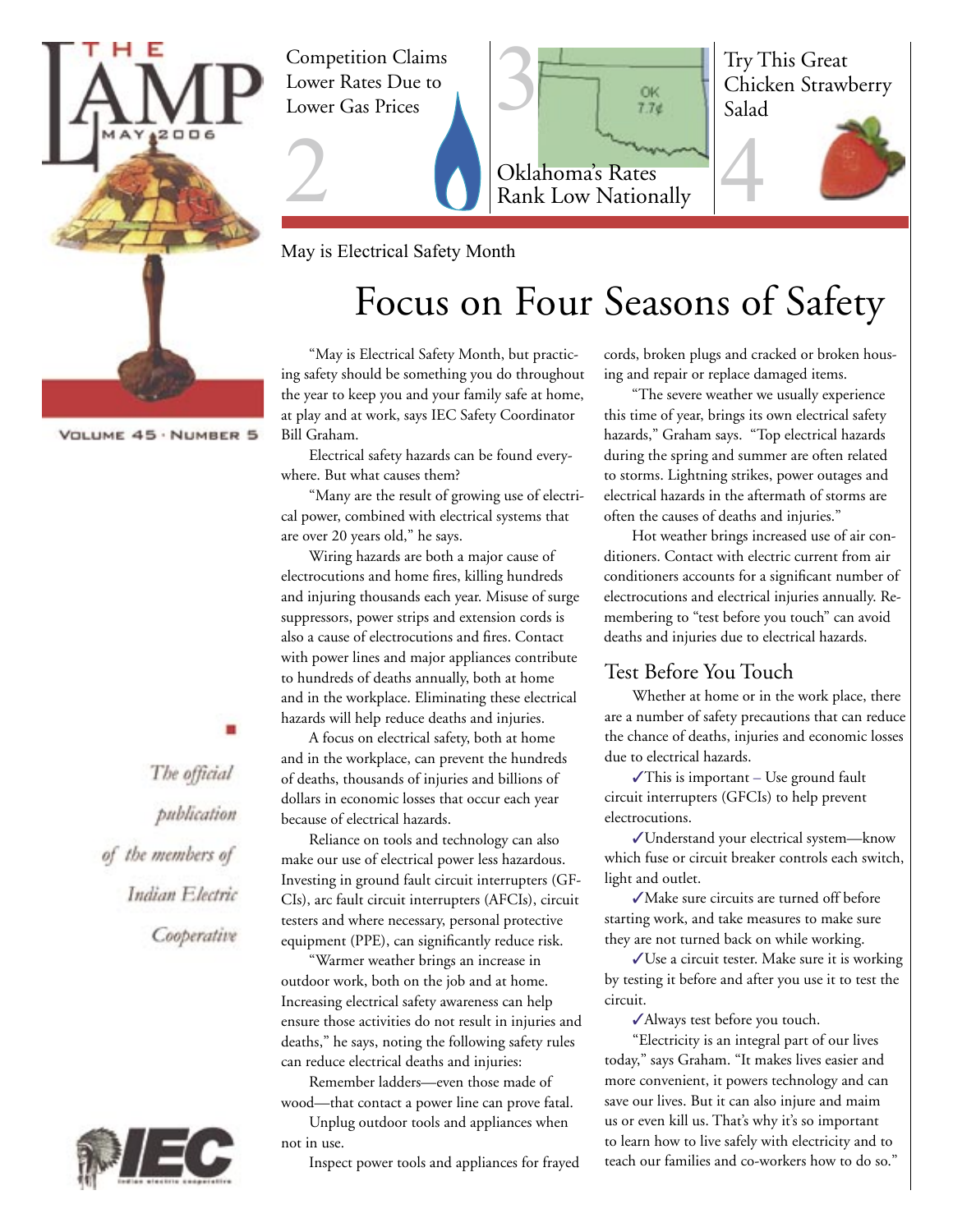#### Cowboy Hats & Hard Hats

# The Competition does it Again

I just picked up the newspaper and saw in a screaming bold print headline where a neighboring investor-owned utility is reducing its rate by nearly 14 percent. Wow, I thought to myself, this doesn't look good in light of the 7 percent overall rate increase that IEC will implement in May. How do they do it? I read the article with interest and as Paul Harvey says, I learned "the rest of the story."

It seems the rate will drop because of the declining natural gas prices. This lower natural gas price will allow the utility to reduce its fuel cost adjustment from 2.5 to 1.5 cents per kiloWatt hour. The fuel cost adjustment is an additional monthly charge per kiloWatt hour that allows the utility to recover or refund money to consumers when the cost of the fuel used to generate the electricity rises or lowers significantly. Despite this reduction in fuel cost, the utility emphasized that electric bills will be higher than previous summers because gas prices are still higher than

(918) 295-9520

normal. This still sounds like good news for the utility's consumers.

Then I continued the article on the second page. In December, when natural gas prices surged to new highs, the utility raised their fuel cost adjustment which led to a 32 percent increase in residential bills. The fuel cost for residential consumers was raised to 6.3 cents per kiloWatt hour! This is in AD-DITION to their regular kiloWatt hour rate.

From my point of view it seems like the consumer got a 14 percent reduction following a 32 percent increase. Even though I am sure their consumers are happy with the 14 percent reduction, this still leaves the utility with rates 18 percent higher than they were before the December increase. As I have said before, I don't necessarily think the business practices of this utility are great, but the spin applied by their public relations department is outstanding.

We have no fuel cost adjustment at IEC. Our power costs have been relaby Jack Clinkscale, General Manager

tively stable which allows us to keep our rates to you stable also. We are seeing many of the same cost increases other utilities are experiencing and this is forcing us to raise our rates. However, the rates will remain stable so the members of IEC do not have "sticker shock" when they receive their monthly bills. No spin here. As Joe Friday says, "Just the facts, ma'am."



The recent increase in electric bills will appear on the bill you receive in May. If you have questions about your bill or the increase, please call IEC at (918) 358-2514.

> **District 9** District 4 **District 7** District 1 District 2 District 3 District 5 District 6 District 8 District 8 District 9

| <b>INDIAN ELECTRIC COOPERATIVE, INC.</b>                                                              |                                                                                                                                                           |
|-------------------------------------------------------------------------------------------------------|-----------------------------------------------------------------------------------------------------------------------------------------------------------|
| <b>Office Hours</b><br>7:30 a.m. $-$ 4:00 p.m. (Monday - Friday)<br>$(918)$ 358-2514<br>www.iecok.com | <b>Board of Trustees</b><br>Berry Keeler, President<br>Leon Day, Vice-President<br>Bill Boone, Sec.-Treas.<br><b>Robert Burk</b><br><b>Mike Spradling</b> |
| <b>To Report an Outage</b><br>(918) 358-2514 or 1-800-482-2750                                        | <b>Wanda Foster</b><br>Loris Peckenpaugh<br><b>Greg Fielding</b><br><b>Gary Moore</b>                                                                     |
| <b>24-hour Service Center</b>                                                                         | <b>Rock Reese</b>                                                                                                                                         |

Jack Clinkscale, General Manager Kay Rabbitt-Brower, Editor

*The Lamp* (USPS 942-940) is published monthly by Indian Electric Cooperative, Inc., P.O. Box 49, Highway 64 Southeast, Cleveland, Oklahoma 74020 for the interest of its membership. Subscription price was \$0.17 per month in 2004. Periodical postage paid at Cleveland, Oklahoma and additional mailing offices.

- Postmaster: Send address changes to The Lamp, P.O. Box 49, Cleveland, OK 74020.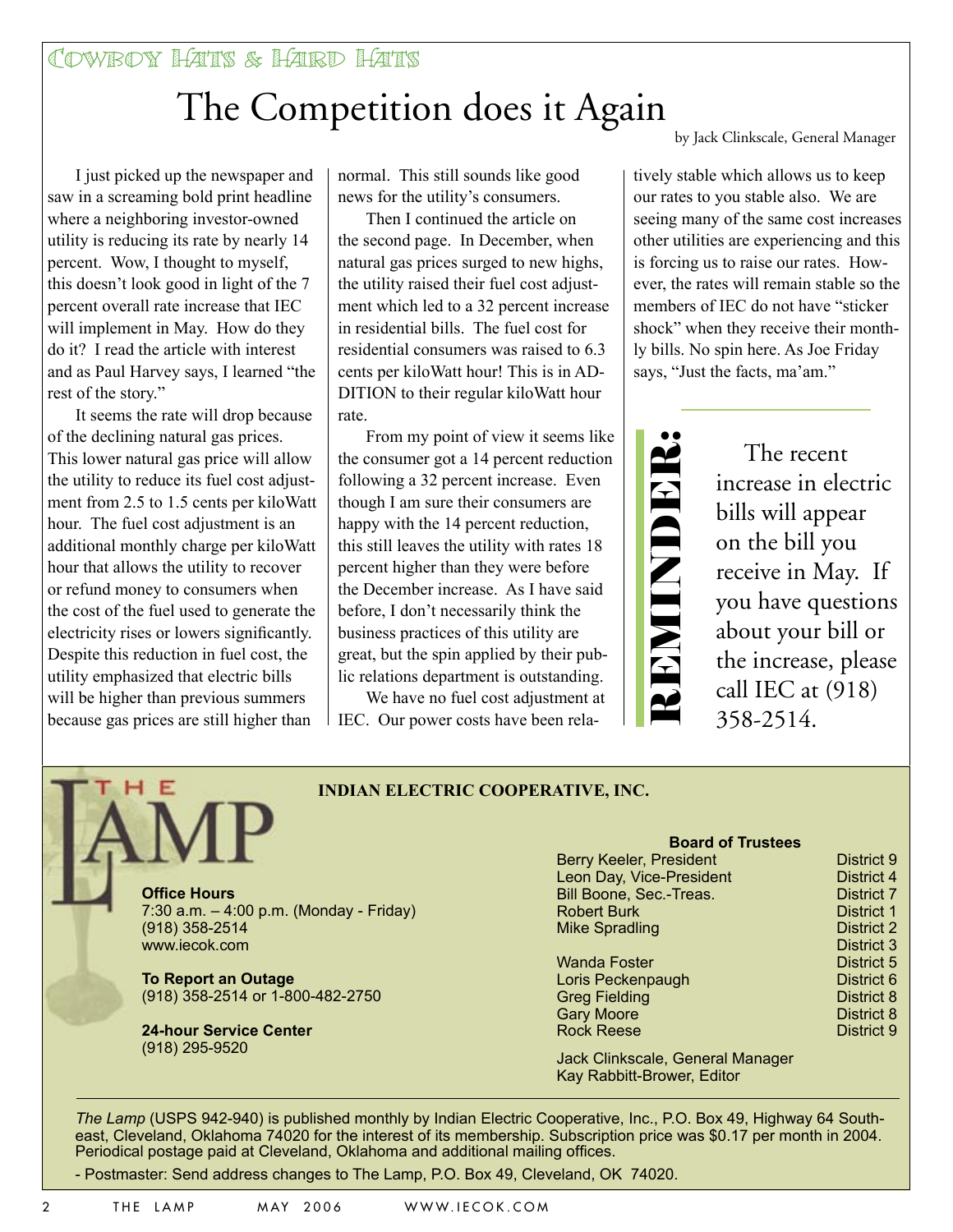# Long-Time Co-op Supporter Bob Breeden Dies

Robert "Bob" Breeden, one of the original supporters of Indian Electric who worked to create IEC, passed away March 25 in Russellville, AR.

In the spring of 1939, Breeden attended the first meeting of Sinclair-Prairie area residents, farmers and oil field camp workers at the Scrappin' Ridge School south of Cleveland to discuss bringing electricity to the rural area. He was asked to chair a committee formed that night to determine the interest in creating an electric cooperative.

He accepted that position and worked for the next few years with the Cleveland Chamber of Commerce, and the Rural Electrification Administration in Washington, D. C. to incorporate the co-op and secure financing to build the first power lines.

Breeden remained a friend of IEC for the rest of his life, and was honored during IEC's 50th Anniversary for that continued friendship and the role he played in the coop's early days.

### Watch or Warning... What's the Difference?

Oklahoma weather is active this time of year and we frequently hear the weatherman telling us about tornado watches or warnings. Do you know what they mean and what the difference is?

**Watch: conditions are favorable to produce a tornado.**

**Warning: a tornado has been spotted visually or on radar. Seek cover.**

## 2004 Residential Rates for All Utilities



This graphic, released by the National Rural Electric Cooperative Association (NRECA), shows the average utility rates for each state. The information is based on 2004 rates – the most recent information available. Oklahoma's rates are  $7.7¢$ , which is toward the bottom of the medium range category.

## Follow our Neighbor to Energy Efficiency

The Canadian government has adopted the One-Tonne Challenge, asking all Canadians to take steps in their daily lives to save energy and reduce greenhouse gas emissions. Following the Canadian tips, Americans can do their part, too, while saving money on their energy bills this summer.

Use fans before turning down your air conditioning. They use at least \$5 less each month than the cost of compensating with your air conditioning.

Keep blinds, curtains and windows closed during the day.

Set your thermostat at 75 degrees Fahrenheit or higher. Each degree lower than this will use 3 percent to 5 percent more energy.

Water your lawn or garden early in the day so the water won't evaporate, and do it sparingly. More than half of the water you use could be lost in runoff or evaporation. Try using a bucket to collect rain water instead of running the hose.

Turn off the pilot light in your natural gas fireplace or wall heater during the summer.

Select your dishwasher's no heat or air-drying cycle.

#### IEC Offices Close for Memorial Day Holiday

IEC offices will be closed Monday, May 29 in recognition of Memorial Day. Dispatchers and service personnel will be on duty throughout the three-day weekend, if you should experience an outage or notice a safety hazard.

Please call (918) 358-2514 or 1-800-482-2750 to report any service problem.

#### **Have a fun and safe Memorial Day Holiday.**